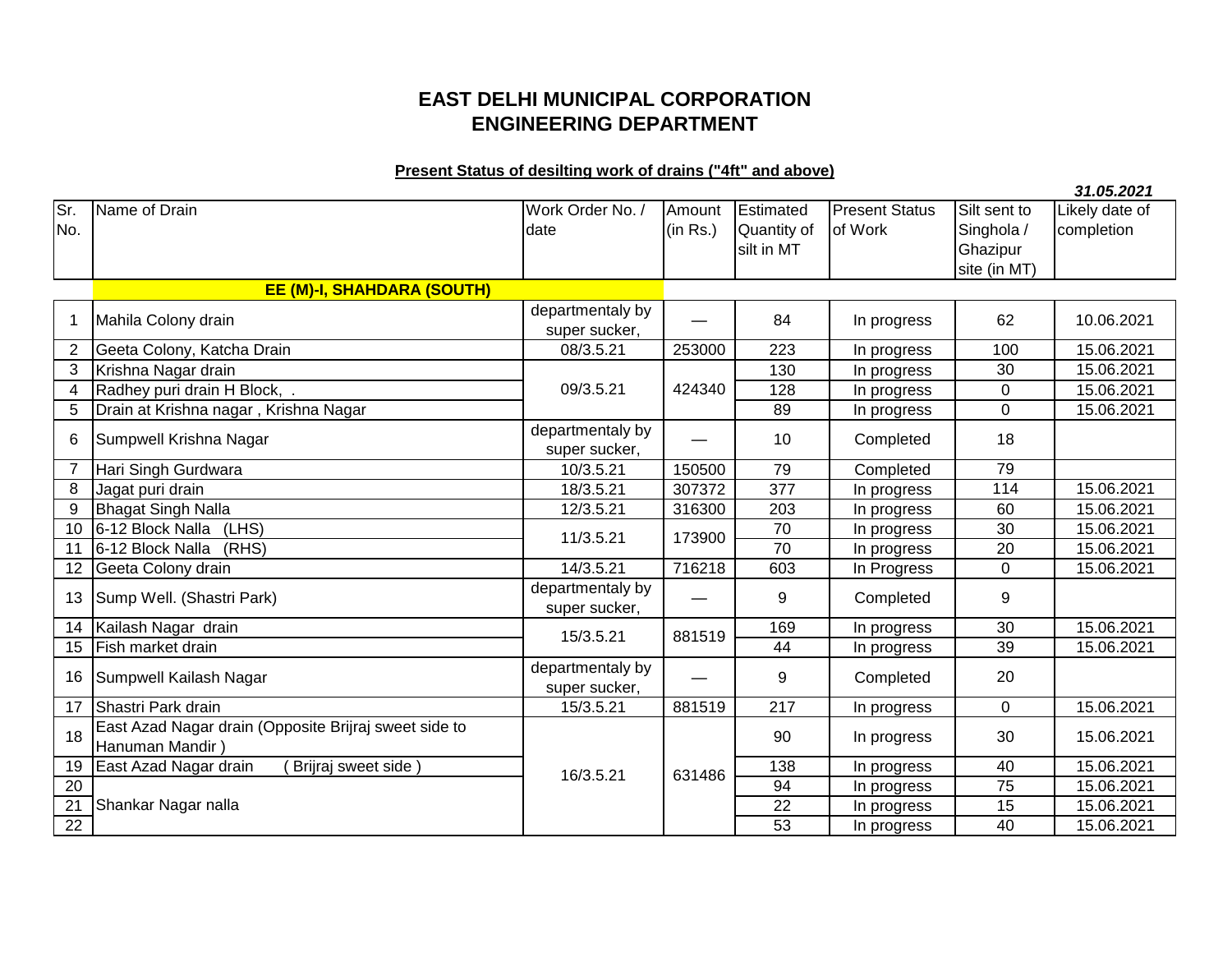| 23             | Scooter market Drain                        |                  |        | 87    | In progress | 20       | 15.06.2021 |
|----------------|---------------------------------------------|------------------|--------|-------|-------------|----------|------------|
| 24             | Ajeet Nagar drain                           |                  | 868252 | 152   | In progress | 100      | 15.06.2021 |
| 25             | Raghubar pura drain (LHS)                   | 17/3.5.21        |        | 157   | In progress | 70       | 15.06.2021 |
| 26             | Raghubar pura drain (RHS)                   |                  |        | 157   | In progress | 70       | 15.06.2021 |
| 27             | Ram Nagar drain                             | departmentaly by |        | 56    | In progress | 45       | 10.06.2021 |
|                |                                             | super sucker,    |        |       |             |          |            |
| 28             | Nalla along main road Seelampur (Both Side) | departmentaly by |        | 99    | In progress | 42       | 10.06.2021 |
|                |                                             | super sucker,    |        |       |             |          |            |
|                |                                             |                  |        |       |             |          |            |
|                | Disuse canal drain (PWD Drain)              | 13/3.5.21        | 611130 | 600.0 | In progress | 524      | 10.06.2021 |
|                |                                             |                  |        |       |             |          |            |
|                | <b>EE (M)-II, SHAHDARA (SOUTH)</b>          |                  |        |       |             |          |            |
|                | Kasturba drain                              | 06 dt.04.05.2021 | 628926 | 1021  | In progress | 640      | 10.06.2021 |
| $\overline{2}$ | Nakul Gali drain Vishwas Nagar              |                  | 312804 | 76    | In progress | 45       | 05.06.2021 |
| 3              | Gali No.10, drain Vishwas Nagar             | 11 dt.04.05.2021 |        | 39    | In progress | 30       | 05.06.2021 |
| 4              | Gali No.3 drain Vishwas Nagar               |                  |        | 63    | In progress | 45       | 05.06.2021 |
| 5              | 18 Qtr. To New Vishwas Nagar drain          |                  |        | 97    | In progress | 55       | 05.06.2021 |
| 6              | Gazipur Village drain                       | 13 dt.04.05.2021 | 122700 | 140   | In progress | 50       | 05.06.2021 |
| $\overline{7}$ | Arya Nagar drain                            | 12 dt.04.05.2021 | 357800 | 395   | In progress | 30       | 10.06.2021 |
| 8              | <b>Disuse Cannal</b>                        | 08 dt.04.05.2021 | 837650 | 950   | In progress | 440      | 10.06.2021 |
| 9              | Pandav Road Nallah                          |                  |        | 51    | Completed   | 51       |            |
| 10             | Satgarh Nallah                              | 10 dt.04.05.2021 | 628926 | 70    | Completed   | 70       |            |
| 11             | Tikona Park Nallah                          |                  |        | 53    | In progress | 40       | 05.06.2021 |
| 12             | Bhola Nath Nagar Nallah                     |                  |        | 322   | In progress | $\bf{0}$ | 10.06.2021 |
| 13             | Nalla along Railway line                    | 07 dt.04.05.2021 | 513800 | 421   | In progress | 270      | 05.06.2021 |
| 14             | Swami Amardev Nalla                         |                  |        | 90    | In progress | 0        | 10.06.2021 |
| 15             | Vishwkarma Nagar Nalla                      |                  |        | 316   | In progress | 250      | 05.06.2021 |
| 16             | Janta Flat Nalla                            | 09 dt.04.05.2021 | 877877 | 292   | In progress | 110      | 10.06.2021 |
| 17             | Majid Road Nalla                            |                  |        | 84    | In progress | 40       | 05.06.2021 |

|    | <b>EE (M)-III, SHAHDARA (SOUTH)</b>                    |                 |         |      |             |     |           |
|----|--------------------------------------------------------|-----------------|---------|------|-------------|-----|-----------|
|    | Nalla from Block No. 19 to 25 Central Road Trilokpuri. | EE[M-Shah.(S)]- |         | 125  | In Progress | 100 | 6/7/2021  |
|    | 2   Drain from Mayur Vihar Pkt-II to Gurudward Chowk.  | III/SYS/2021-   | 233900  | 90   | Completed   | 90  |           |
|    | Nalla from Block No. 14 to 13 Central Road Trilokpuri. | 2022/13/ dt.    |         | 39   | Completed   | 39  |           |
|    | Sanjay drain in Trilok Puri                            | EE[M-Shah.(S)]- |         | 1112 | In Progress | 650 | 15.06.201 |
|    | Block No. 9 to 12 (L.H.S), Trilok Puri                 | III/SYS/2021-   | 1521618 | 111  | In Progress | 75  | 6/7/2021  |
| 6. | Block No. 9 to 12 (R.H.S), Trilok Puri                 | 2022/19/ dt.    |         | 111  | In Progress | 75  | 6/7/2021  |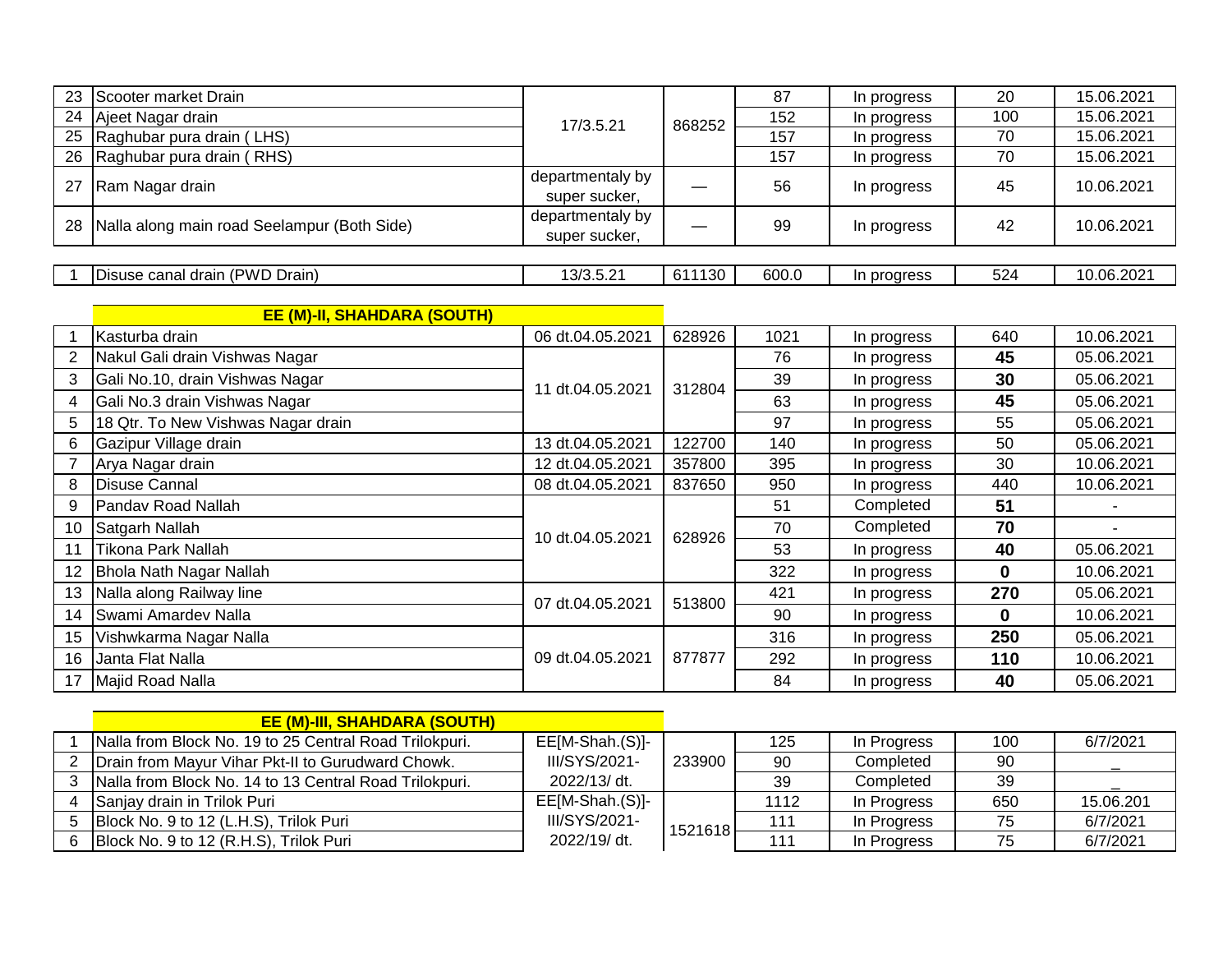|    | Block No. 15 to 18 (Internal Road).                                 | 20.04.2021                                                     |         | 77   | Completed   | 77  |            |
|----|---------------------------------------------------------------------|----------------------------------------------------------------|---------|------|-------------|-----|------------|
| 8  | Nalla from Block No. 26 to 30 Central Rd.                           |                                                                |         | 116  | In Progress | 80  | 6/10/2021  |
| 9  | Nalla from Block No. 26 to 30 Main Rd.                              | EE[M-Shah.(S)]-                                                |         | 129  | In Progress | 90  | 6/10/2021  |
| 10 | Nalla near CTC block 19 trilokpuri                                  | III/SYS/2021-                                                  | 714200  | 132  | In Progress | 95  | 6/10/2021  |
| 11 | DSIDC Market to Chilla drain along Pkt-III, Mayur Vihar<br>Phase-I. | 2022/14/ dt.<br>20.04.2021                                     |         | 147  | In Progress | 80  | 6/10/2021  |
| 12 | Nalla from Chilla Village to Chilla regulator                       |                                                                |         | 140  | In Progress | 80  | 6/10/2021  |
| 13 | Nalla from Vashundara Enclave to New Ashok Nagar Metro<br>Station   | EE[M-Shah.(S)]-<br>III/SYS/2021-<br>2022/15/ dt.<br>20.04.2021 | 1106470 | 1032 | In Progress | 735 | 15.06.2021 |
| 14 | Drain between D Block Gazipur Dairy Farm & SLF Gazipur              | $EE[M-Shah.(S)]-$                                              |         | 59   | Completed   | 59  |            |
| 15 | Gazipur Out fall Nalla                                              | III/SYS/2021-                                                  |         | 271  | In Progress | 170 | 15.06.2021 |
| 16 | Outfall nalla from New Ashok Nagar to P.S. Toll Tax Noida           | 2022/17/ dt.<br>20.04.2021                                     | 480350  | 88   | Completed   | 88  | 31.05.2021 |
| 17 | Drain between C & D Block Gazipur Dairy Farm                        |                                                                |         | 68   | Completed   | 68  |            |
| 18 | F-Block, H. No. 130 to Sulabh Sauchalay, Kondli                     |                                                                |         | 18   | Completed   | 18  |            |
| 19 | Drain of road from Block No. 19 to 21 Kalyan Puri L/R               | EE[M-Shah.(S)]-                                                |         | 193  | In Progress | 105 | 15.06.2021 |
| 20 | Drain of road from Block No. 11 to 13 Kalyan Puri L/R               | III/SYS/2021-                                                  | 313600  | 126  | In Progress | 95  | 6/10/2021  |
| 21 | Khichri Pur Nalla Block No. 9 to 10                                 | 2022/16/ dt.                                                   |         | 26   | Completed   | 26  |            |

|   | <b>EE (M)-IV, SHAHDARA (SOUTH)</b>                                                  |            |           |     |           |     |  |
|---|-------------------------------------------------------------------------------------|------------|-----------|-----|-----------|-----|--|
|   | Drain from Sriram chowk to Aggarwal Sweets, C-Block<br><b>West Vinod Nagar</b>      |            |           | 95  | Completed | 95  |  |
|   | Drain from Sriram chowk to Jewellary Shop, D-Block West<br>Vinod Nagar              | 10 dated   | 10,23,38  | 48  | Completed | 48  |  |
| 3 | Drain on Shanti marg from Budha Marg to Narwana Road<br>(Both Sides)                | 22.04.2021 | $0/-$     | 104 | Completed | 104 |  |
| 4 | Drain from Sadbhawna Chowk to Taxi Stand on<br>Sadbhawana Road                      |            |           | 120 | Completed | 120 |  |
| 5 | Drain on Shanti Marg from RCC culvert, Mandawali Road to<br>Budha Marg (Both Sides) |            |           | 99  | Completed | 99  |  |
| 6 | Drain from Budha Marg to Sadbhavna Chowk                                            |            |           | 50  | Completed | 50  |  |
|   | Drain from Harijan Basti Rly. Colony to Pump House,<br>Mayfair Apptt.               | 09 dated   | 6,67,000/ | 95  | Completed | 95  |  |
| 8 | Drains from Sriram Chowk to Rly. Colony on both sides of<br>Kalyan Marg             | 22.04.2021 |           | 297 | Completed | 297 |  |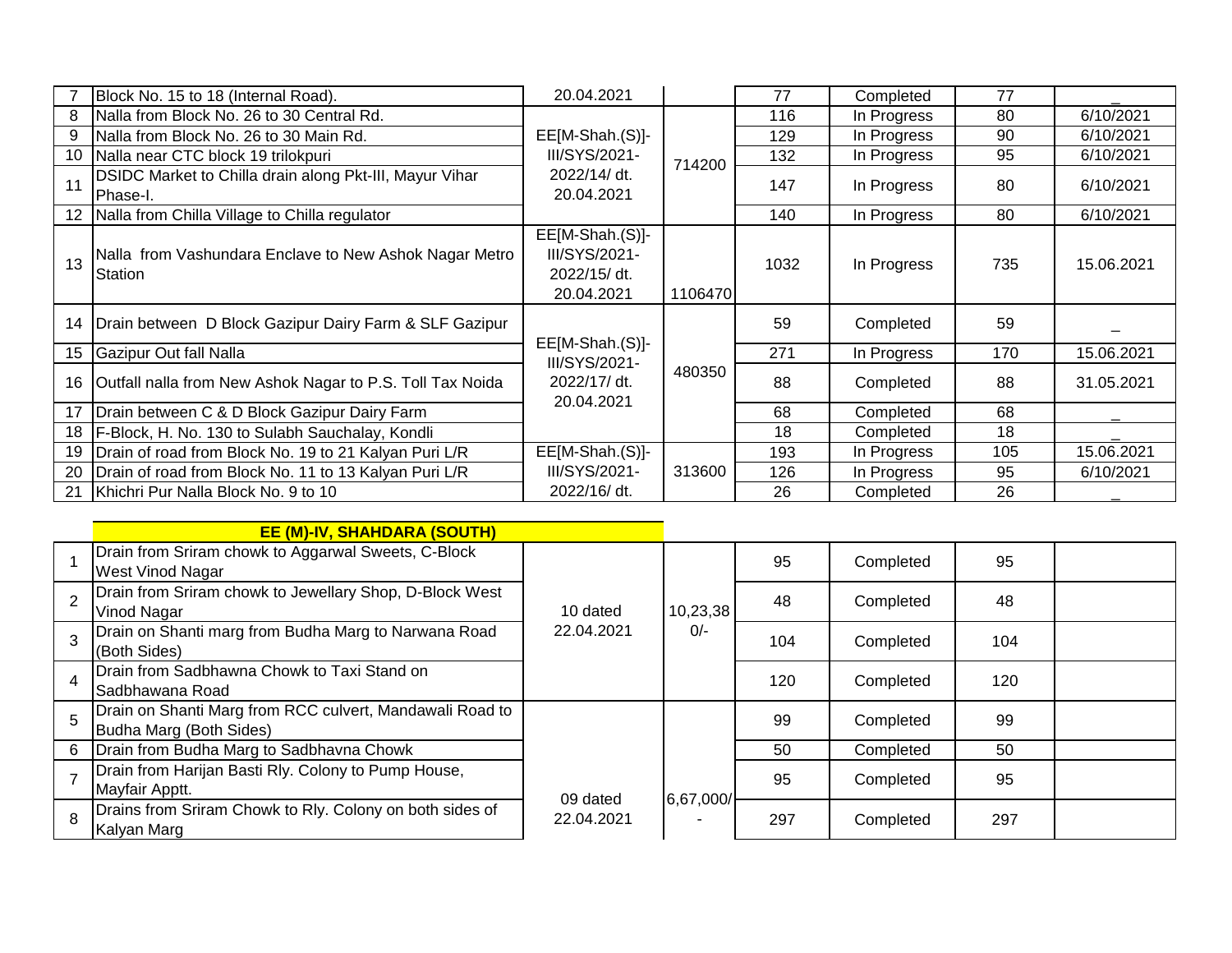| 9               | Drain from Milenium Park to MC Pry School No.1 via Pandit<br>Mohalla, Mandawali    |                        |           | 99              | Completed   | 99              |          |
|-----------------|------------------------------------------------------------------------------------|------------------------|-----------|-----------------|-------------|-----------------|----------|
| 10              | Drain from Railway Colony to Bhim Gali along Sonia Vihar<br>Subzi Mandi            |                        |           | 30              | Completed   | 30              |          |
| 11              | Drain from Pump House Bus Stand near H. No. A/185 to                               |                        |           | 60              | Completed   | 60              |          |
|                 | outfall                                                                            |                        |           | 59              | Completed   | 59              |          |
| 12              | Pumphouse outfall nalla                                                            |                        |           | $\overline{73}$ | Completed   | $\overline{73}$ |          |
| 13              | Drain in Mayur Vihar-II Pocket B from M.C. Pry School<br>Pocket F to Sanjay Jheel. | 14 dated<br>27.04.2021 | 4,58,425/ | 94              | Completed   | 94              |          |
| 14              | Drain in Mayur Vihar Ph. II from E/560 to Pump House                               |                        |           | 106             | Completed   | 106             |          |
| 15              | Drain from G-Block to Gurudwara East Vinod Nagar<br>adjoning NH-9                  |                        |           | 139             | 05.06.2021  | 120             | 05.06.21 |
| 16              | Drain from IFS App. To Fine Home App.                                              |                        |           | 158             | Completed   | 158             |          |
| 17              | Drain from Sahyog App. to Anand Lok Appt.                                          |                        |           | 59              | Completed   | 59              |          |
| 18              | Drain from Ahalcon Intl. School to Police App. Mayur Vihar                         |                        |           | 52              | Completed   | 52              |          |
| 19              | Drain from Partap Nagar to Aggarwal Sweets in Mayur Vihar<br>$Ph. - I$             | 11 dated<br>22.04.2021 | 3,16,400/ | 112             | Completed   | 112             |          |
| $\overline{20}$ | Drain in P-Block Pandav Nagar.                                                     |                        |           | 44              | Completed   | 44              |          |
| 21              | Acharya Niketan Nalla from Maternity Home to Church.                               |                        |           | 66              | Completed   | 66              |          |
| 22              | Samaspur Vill. Nalla from E-54 to Police Aptt.                                     |                        |           | 72              | Completed   | $\overline{72}$ |          |
| 23              | Drain along Una Aptt. to Mavila apptt., Mayur Vihar -Ph-I                          |                        |           | 34              | Completed   | 34              |          |
| 24              | Lalita park Nalla                                                                  |                        |           | 67              | Completed   | 67              |          |
| $\overline{25}$ | Gali No. 12 drain Lalita Park,                                                     |                        |           | 31              | Completed   | $\overline{31}$ |          |
| 26              | Ramesh Park Community Centre Nalla                                                 | 15 dated               | 7,15,625/ | 40              | Completed   | 40              |          |
| 27              | Bank Enclave drain opp. H. No. 1                                                   | 27.04.2021             |           | 50              | Completed   | 50              |          |
| 28              | Ramesh Park Police Stn. Drain                                                      |                        |           | 79              | Completed   | 79              |          |
| 29              | MB road drain                                                                      |                        |           | 594             | In Progress | 560             | 10.06.21 |
| 30              | <b>Bank Enclave drain</b>                                                          |                        |           | 31              | Completed   | $\overline{31}$ |          |
| 31              | Kundan Nagar Nalla (Right Side)                                                    | 12 dated               | 3,55,600/ | 33              | Completed   | 33              |          |
| 32              | PD Vihar drain                                                                     | 22.04.2021             |           | 62              | Completed   | 62              |          |
| 33              | Laxmi Nagar Market Nalla                                                           |                        |           | 266             | In Progress | 250             | 05.06.21 |
| 34              | Shakarpur Market Nalla                                                             | 13 dated               | 3,46,800/ | 140             | Completed   | 140             |          |
| 35              | Drain from DDA Park to S 380 School Block Pandav Nagar                             | 22.04.2021             |           | 129             | In Progress | 120             | 03.06.21 |
| 36              | Drain from Bhim Gali to Budha Marg                                                 |                        |           | 198             | In Progress | 175             | 05.06.21 |
| 37              | Hanuman Mandir road Pandav Nagar nalla                                             | 16 dated               | 3,25,340/ | 110             | In Progress | 100             | 03.06.21 |
| 38              | D Park to 11/3 Pandav Nagar nalla                                                  | 27.04.2021             |           | 60              | Completed   | 60              |          |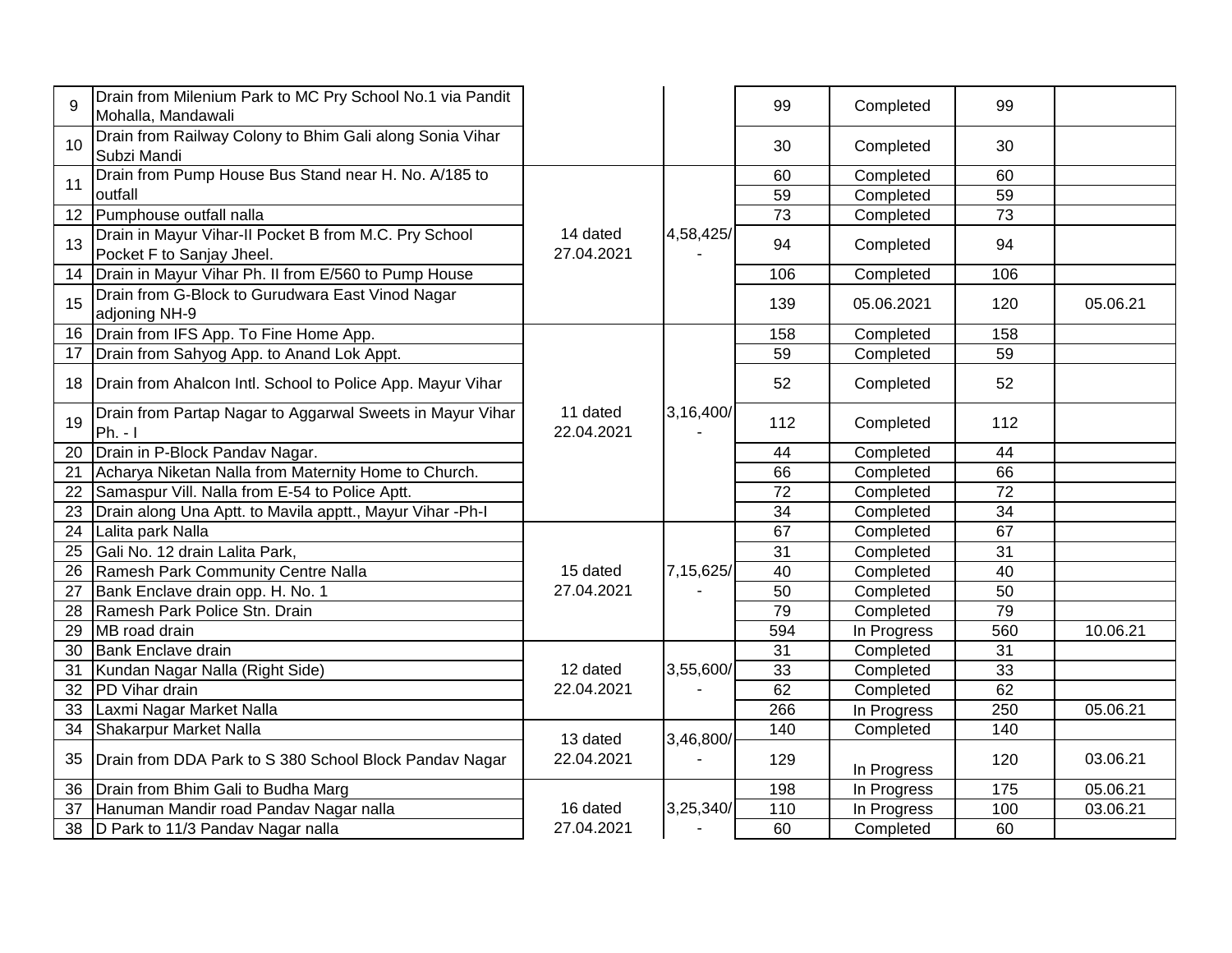39 C-68/4 to S-101 Pandav Nagar nalla 25 | Completed | 25 | Completed | 25

|    | <b>EE (M)-I, SHAHDARA (NORTH)</b>                                                                         |                   |       |      |             |       |             |       |           |
|----|-----------------------------------------------------------------------------------------------------------|-------------------|-------|------|-------------|-------|-------------|-------|-----------|
|    | Nalla in Old Seemapuri G block to Pump house                                                              | 33 dt. 11.05.2021 | 2.53  | 477  | In Progress |       | 6/15/2021   |       |           |
| 2  | Desilting of nalla from SSBL drain Jalli Kheda Vill. To SDN<br>Hopt. Road in W.No. 241                    | 35 dt. 11.05.2021 | 11.18 | 95   | In Progress |       | 6/15/2021   |       |           |
| 3  | SSBL drain from 100Ft. road no.68 to G.T.Road flyover Rd<br>1081 to 1481 mtr                              |                   |       | 913  | In Progress | 68.55 | 6/15/2021   |       |           |
|    | SSBL drain from 100Ft. road no.68 to G.T.Road flyover Rd<br>4 1481 to 1946 mtr                            | 45 dt. 21.05.2021 | 15.56 | 970  | In Progress | 81.77 | 6/15/2021   |       |           |
|    | SSBL drain from 100Ft. road no.68 to G.T.Road flyover Rd<br>5 1946 to 2362 mtr.                           |                   |       | 724  | In Progress | 22.38 | 6/15/2021   |       |           |
| 6  | SSBL drain from 100Ft. road no.68 to G.T.Road flyover Rd<br>2362 to 2702 mtr.                             | 37 dt. 11.05.2021 | 10.38 | 468  | In Progress | 11    | 6/15/2021   |       |           |
|    | Nallah along DDA park from MCD sotre to Q-Pkt. Drain in<br><b>Dilshad Garden</b>                          |                   |       | 91   | In Progress |       | 6/15/2021   |       |           |
| 8  | Nallah from Tahirpur Sarai to R-Pkt. Dilshad Garden                                                       |                   |       | 53   | In Progress |       | 6/15/2021   |       |           |
| 9  | Nallah from Gali No-8 Jagatpuri extn. Unauthorized colony                                                 | 38 dt. 11.05.2021 | 4.99  | 20   | In Progress |       | 6/15/2021   |       |           |
|    | Nallah along DDA park from P-15/A-4 to MCD Store Dilshad<br>10 Garden                                     |                   |       | 77   | In Progress |       | 6/15/2021   |       |           |
| 11 | Nalla in new seemapuri from E-blk to Machli Market                                                        |                   |       | 51   | In Progress |       | 6/15/2021   |       |           |
| 12 | Nalla in Tahirpur village from Shiv mandir to Kali mandir                                                 |                   |       |      |             | 35    | In Progress | 31.33 | 6/15/2021 |
|    | 13 Nalla in E-Block Jhuggi Nalla New Seemapuri                                                            | 42 dt. 20.05.2021 | 1.84  | 13   | In Progress |       | 6/15/2021   |       |           |
| 14 | Nalla in New seemapuri from Bhopal Pulia to Dhobi Ghat                                                    |                   |       | 21   | In Progress |       | 6/15/2021   |       |           |
|    | SSBL drain from Wazirabad Road to Ashok Nagar railway<br>15   phatak (Hanuman Pulia)                      | 35 dt. 11.05.2021 | 11.18 | 1280 | In Progress | 184   | 6/15/2021   |       |           |
|    | Internal nallas in D- block Nand Nagari from D-1/275 to D-<br>16 1/231 to Upto D-3/355                    |                   |       | 34   | In Progress |       | 6/15/2021   |       |           |
| 17 | Nalla both side E block pump house nalla in Nand Nagari<br>from E-4/160 to pump house including sump well |                   |       | 194  | In Progress | 31.13 | 6/15/2021   |       |           |
|    | 18 Both side Nalla of Akhara park E-4 Block Nand Nagari                                                   |                   |       | 164  | In Progress |       | 6/15/2021   |       |           |
|    | Internal nallas in A-1/30 in A block Nand Nagari from A-2/30<br>19 to A-2 Block Nand Nagri                |                   |       | 92   | In Progress | 20.37 | 6/15/2021   |       |           |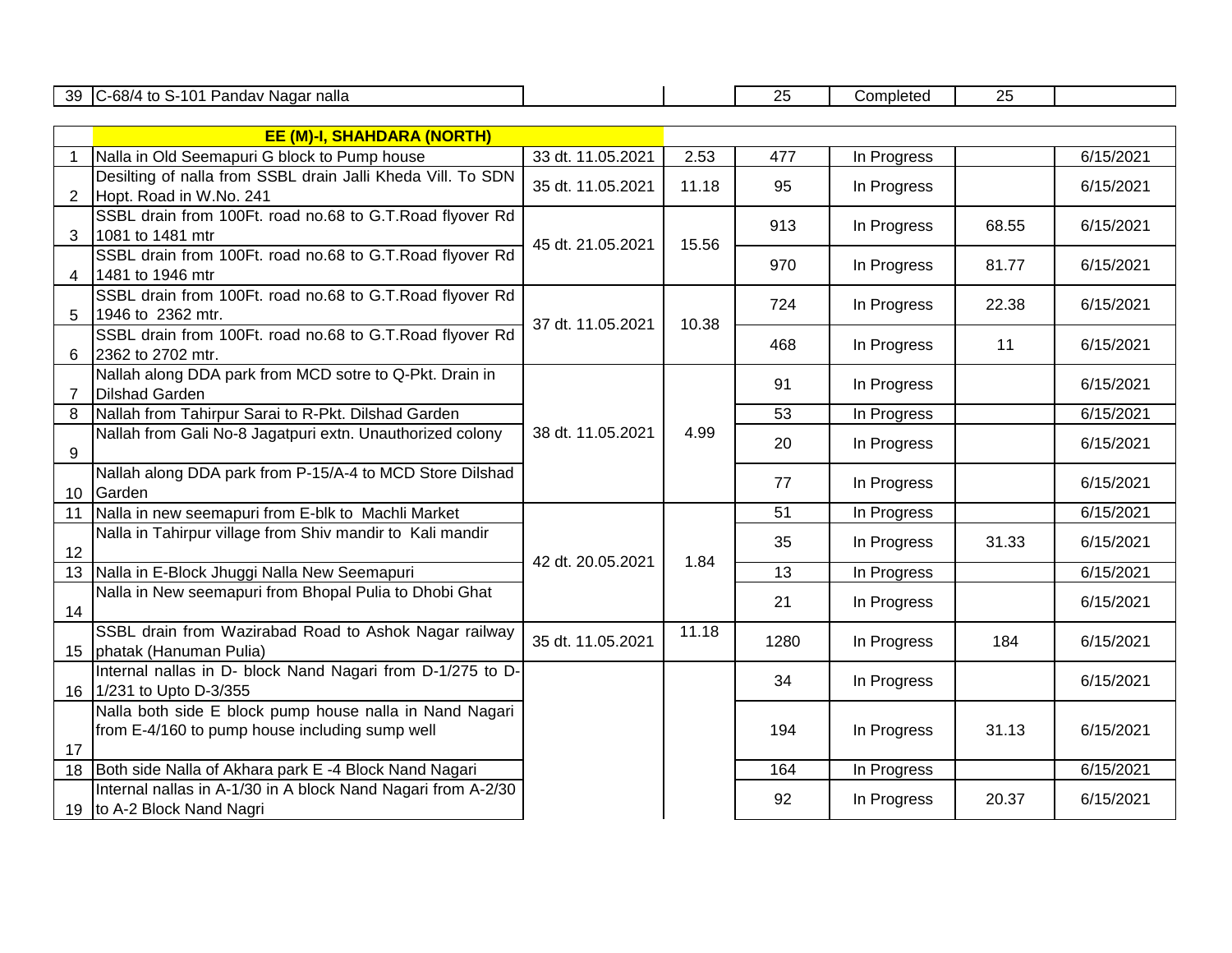| 20 | Internal nallas in A-1/481 and Ujala Pulia to road No 68<br>towards cement godown both side                                                                                                            | 34 dt. 11.05.2021 | 13.01 | 316 | In Progress     | 64.59  | 6/15/2021 |
|----|--------------------------------------------------------------------------------------------------------------------------------------------------------------------------------------------------------|-------------------|-------|-----|-----------------|--------|-----------|
|    | Nallah from Sr. Sec. School Raja Ravin Verma corner to B-                                                                                                                                              |                   |       | 80  | In Progress     |        | 6/15/2021 |
| 21 | 5 Block Market Nand Nagri                                                                                                                                                                              |                   |       |     |                 |        |           |
| 22 | Nallah from B-5 Block Market Corner to road no-68<br>Nallah H.no-30 E-1 Nand Nagri to H.no-231 E-Block Nand                                                                                            |                   |       | 32  | In Progress     |        | 6/15/2021 |
| 23 | Nagri                                                                                                                                                                                                  |                   |       | 35  | In Progress     |        | 6/15/2021 |
|    | Nallah from H.no-481 E-2 Nand Nagri to H.no-280 E-2                                                                                                                                                    |                   |       | 35  | In Progress     |        | 6/15/2021 |
| 24 | <b>Block Nand nagri</b>                                                                                                                                                                                |                   |       |     |                 |        |           |
| 25 | Nalla along Murga Mkt. in G & H block Sunder Nagari from<br>mandir to Upto pumphouse including sump well                                                                                               |                   |       | 129 | In Progress     | 72.6   | 6/15/2021 |
| 26 | Nalla in L Block Sunder Nagari from police chowki to L-55<br>Sunder Nagari                                                                                                                             | 36 dt. 11.05.2021 | 3.94  | 133 | In Progress     | 123.25 | 6/15/2021 |
| 27 | nalla in sunder nagari from M.C. Primary school to Sani<br>bazar mandi along F2 sunder nagari                                                                                                          |                   |       | 29  | In Progress     |        | 6/15/2021 |
|    | Desilting of nallah in Bhagirathi Vihar from Brijpuri culvert to                                                                                                                                       |                   |       | 257 | In Progress     |        | 6/15/2021 |
| 28 | Drain No.1 in W.No.261 Shah.North Zone.                                                                                                                                                                |                   |       |     |                 |        |           |
| 29 | Desilting of nallah in Ambedkar Colony from main road<br>Johripur to Drain no.1 in W.No.261 Shah.North Zone.                                                                                           |                   | 4.75  | 57  | Yet to be start |        | 6/15/2021 |
|    | Desilting of nallah from main road Johari Pur along                                                                                                                                                    | 43 dt. 20.05.21   |       |     |                 |        |           |
| 30 | Joharipur Ext. to block, main road (both side) to Drain no.1<br>in W.No.261 Shah.North Zone.                                                                                                           |                   |       | 74  | Yet to be start |        | 6/15/2021 |
|    | Desilting of nallah along C-block, main road to Ganga Vihar                                                                                                                                            |                   |       | 95  | In Progress     |        | 6/15/2021 |
| 31 | W.No.261 Shah.North Zone.                                                                                                                                                                              |                   |       |     |                 |        |           |
| 32 | Desilting of internal nallah A,B,C & D block to pump house<br>to school block, Ambey Cycle to post office and Kaushik<br>Garment to M.C. Pry. School B-block in Gokulpuri<br>W.No.262 Shah.North Zone. |                   |       | 61  | In Progress     |        | 6/15/2021 |
| 33 | Desilting of nallah from Amar Colony to Loni road flyover in<br>W.No.262 Shah.North Zone.                                                                                                              |                   |       | 80  | In Progress     |        | 6/15/2021 |
|    | Desilting of nallah C-block, jhuggi area along main road up                                                                                                                                            |                   | 6.86  |     |                 |        |           |
|    | to Pump house i.e sump well in Gokulpuri W.No.262                                                                                                                                                      | 44 dt. 20.5.2021  |       | 77  | In Progress     |        | 6/15/2021 |
| 34 | Shah.North Zone.                                                                                                                                                                                       |                   |       |     |                 |        |           |
|    | Desilting of nallah along main road Ganga Vihar from                                                                                                                                                   |                   |       |     |                 |        |           |
|    | dhalao to drain no.1 along A,B,D & F block in Ganga Vihar                                                                                                                                              |                   |       | 84  | In Progress     |        | 6/15/2021 |
| 35 | W.No.262 Shah.North Zone.                                                                                                                                                                              |                   |       |     |                 |        |           |
|    | Desilting of nallah from main road Ganga Vihar to Gokulpur                                                                                                                                             |                   |       | 48  | In Progress     |        | 6/15/2021 |
|    | 36 Village W.No.262 Shah.North Zone.                                                                                                                                                                   |                   |       |     |                 |        |           |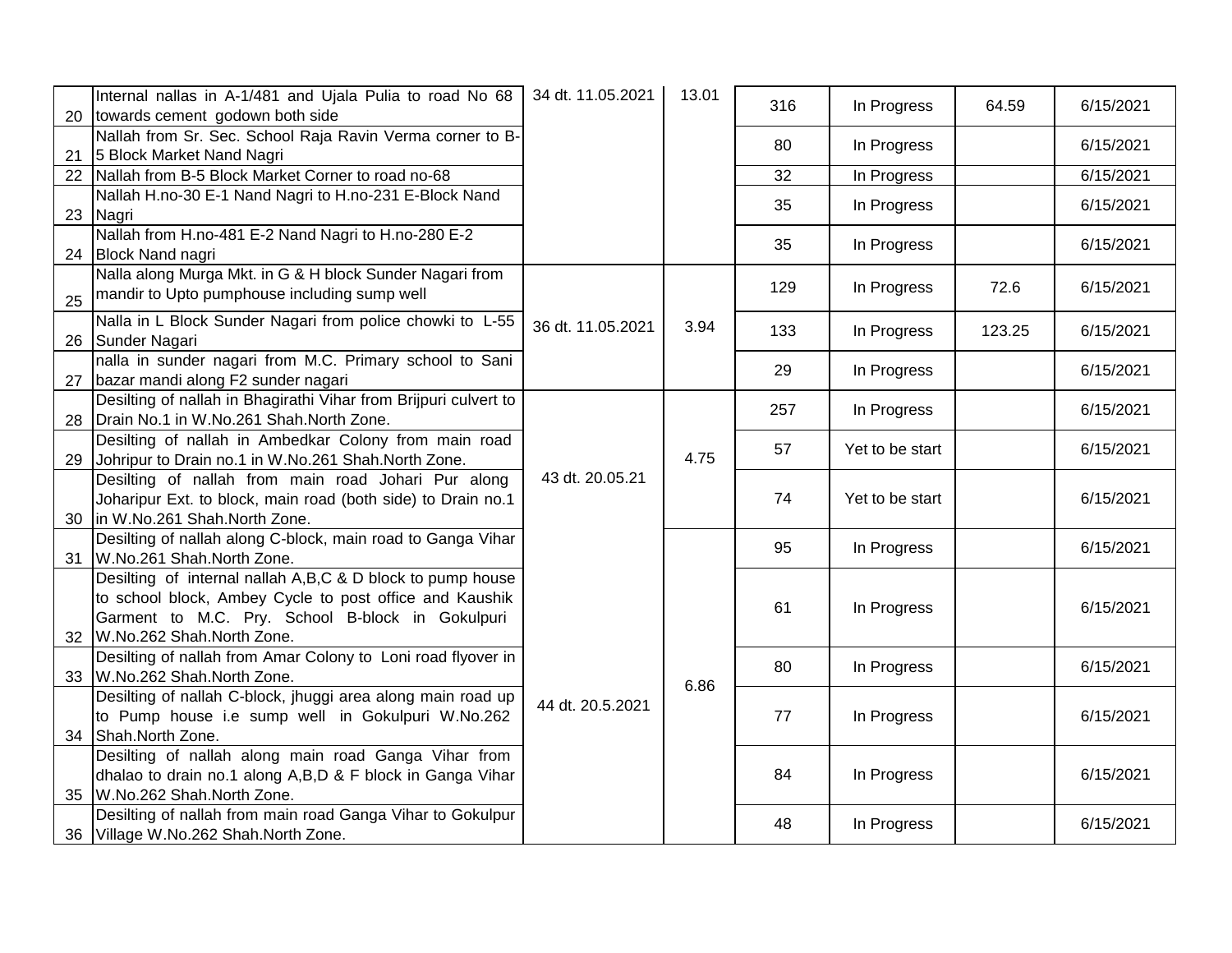| 37                   | Nalla from Shamshan Ghat to Saboli goan bada kuan<br>(Rathore Cement Store)                                      | 40 dt. 11.05.21   | 5.71    | 176             | In Progress |                 | 6/15/2021 |
|----------------------|------------------------------------------------------------------------------------------------------------------|-------------------|---------|-----------------|-------------|-----------------|-----------|
| 38                   | Nalla along railway line from Saboli Phatak                                                                      |                   |         | 218             | In Progress |                 | 6/15/2021 |
| 39                   | Nalla on both side along Gali No 9 Bank Colony Harsh Vihar<br>dividing road from Jail B/wall to Budh Vihar Chowk |                   |         | 61              | In Progress | 13              | 6/15/2021 |
| 40                   | Nalla from P.W.D P/house Harsh Vihar to Jail Boundary wall                                                       | 41 dt. 21.05.21   | 8.05    | 289             | In Progress |                 | 6/15/2021 |
| 41                   | Nalla on both side along bank colony Road from Wazirabad<br>road to Kishan Lal Chowk                             |                   |         | 253             | In Progress | 52.82           | 6/15/2021 |
|                      |                                                                                                                  |                   |         |                 |             |                 |           |
|                      | <b>EE (M)-II, SHAHDARA (NORTH)</b>                                                                               |                   |         |                 |             |                 |           |
| $\blacktriangleleft$ | Gokalpur drain                                                                                                   | 2,3,4 dt. 10.5.21 | 2839741 | 2359            | In progress | 205             | 6/15/2021 |
| $\overline{2}$       | Drain Gamri road to Gokalpur drain                                                                               |                   |         | $\overline{28}$ | In progress |                 | 6/15/2021 |
| 3                    | Gokalpur drain from Ivth pusta to Culvert near M.C. Pry.<br>School                                               | 5 dt. 10.5.21     | 1129900 | 2546            | In progress | 265             | 6/15/2021 |
| $\overline{4}$       | DrainGali No. 12 X-Block Brahmpuri to Gokalpur drain                                                             | 8 dt. 10.5.21     | 601220  | 143             | In progress | 25              | 6/15/2021 |
| 5                    | Drain from Gokalpur drain to Khaddey wali Masjid                                                                 | 6 dt. 10.5.21     | 1129900 | 239             | In progress | 25              | 6/15/2021 |
| 6                    | Drain from Gautam Vihar chowk to Gokalpur drain                                                                  | 12 dt. 10.5.21    | 1129900 | 101             | In progress |                 | 6/15/2021 |
| $\overline{7}$       | Drain from Gamri road to Gali No. 1 Khaddey wali masjid<br>(RHS)                                                 | 7 dt. 10.5.21     | 1145429 | 126             | In progress | 25              | 6/15/2021 |
| 8                    | Drain from Gamri road to Gali no. 1Brahmpuri (LHS)                                                               |                   |         | 84              | In progress | 20              | 6/15/2021 |
| 9                    | Drain from Main market Bhajanpura gali no. 14 to<br>Wazirabad road RHS                                           |                   |         | 42              | In progress | 20              | 6/15/2021 |
| 10                   | Drain from B-1 Block Yamuna Vihar to B-3 Block Yamuna<br>Vihar                                                   |                   |         | 116             | In progress | 25              | 6/15/2021 |
| 11                   | Drain from B-4 Block Dividing road to S.S. School Yamuna<br>Vihar                                                |                   |         | 114             | In progress | 20              | 6/15/2021 |
| 12                   | Drain from Sachdeva Marriage home to Bhajanpura pump<br>house                                                    |                   |         | 60              | In progress | 15              | 6/15/2021 |
| 13                   | Drain from dividing road to C-10 Nursery Yamuna Vihar                                                            |                   |         | 56              | In progress | 10              | 6/15/2021 |
| 14                   | Drain from Bhagat Singh Pump house to C-12, Yamuna<br>Vihar Shiv Shakti mandir                                   |                   |         | 109             | In progress | 25              | 6/15/2021 |
| 15                   | Drain from Patel road from Patel chowk to Harizan Basti gali<br>no. 1 Pucca road in ward no. 265                 | 9 dt. 19.5.21     | 482370  | 88              | In progress | 20              | 6/15/2021 |
| 16                   | Drain Karawal Nagar road from Shiv Vihar Tiraha                                                                  |                   |         | 316             | In progress | 25              | 6/15/2021 |
| 17                   | Drain Shiv Vihar Tiraha                                                                                          |                   |         | 55              | In progress | 10              | 6/15/2021 |
| 18                   | Drain 33' road from Karawal Nagar                                                                                | 11 dt. 19.5.21    | 816800  | 182             | In progress | $\overline{15}$ | 6/15/2021 |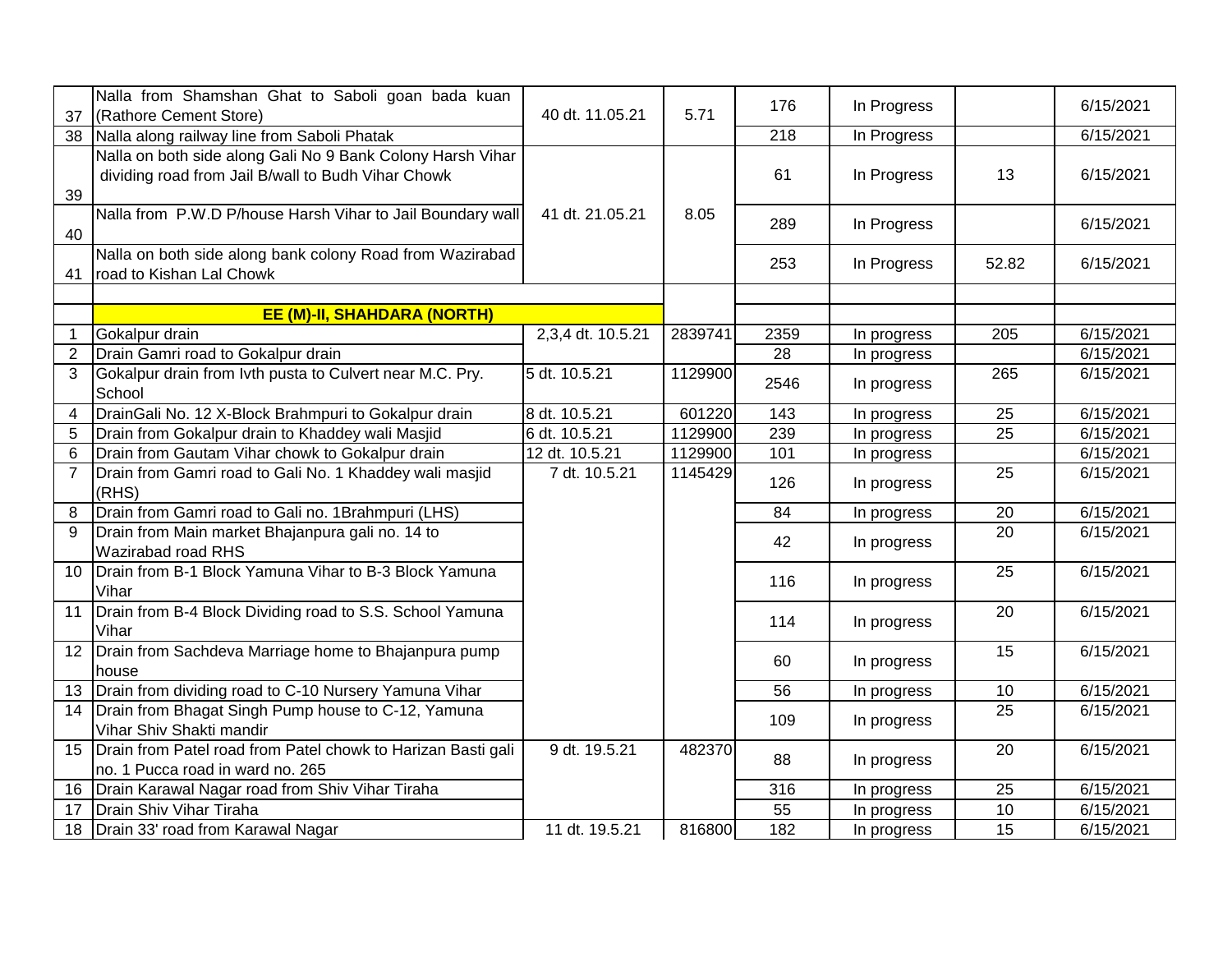| 19              | Drain Industrial area Nalla from Karawal Nagar road                                        |                  |         | 53   | In progress                 |                 | 6/15/2021 |
|-----------------|--------------------------------------------------------------------------------------------|------------------|---------|------|-----------------------------|-----------------|-----------|
| 20              | Drain Brijpuri road from gali no.1 to shiv Vihar Tiraha                                    |                  |         | 142  | In progress                 | 10              | 6/15/2021 |
| 21              | Drain Karawal Nagar road from Shiv Vihar Tiraha to                                         |                  |         | 426  | In progress                 | $\overline{35}$ | 6/15/2021 |
|                 | Mukhiya market                                                                             |                  |         |      |                             |                 |           |
| 22              | Drain from Karawal Nagar road from Dayalpur 33' feet road                                  |                  |         | 232  | In progress                 |                 | 6/15/2021 |
|                 |                                                                                            |                  |         |      |                             |                 |           |
| 23              | Drain Karawal Nagar road from Chand bagh culvert to                                        | 13 dt. 21.5.21   | 1528560 | 421  | In progress                 | 22              | 6/15/2021 |
|                 | <b>Sherpur Chowk</b>                                                                       |                  |         |      |                             |                 |           |
| 24              | Drain 25' road from Sanjay chowk road to Fauzi market                                      |                  |         | 237  | In progress                 |                 | 6/15/2021 |
| 25              | Drain Karawal Nagar road from Sherpur chowk up to 33 feet                                  |                  |         |      |                             | 26              | 6/15/2021 |
|                 | road                                                                                       |                  |         | 311  | In progress                 |                 |           |
| $\overline{26}$ | Drain from 33' road from 25' road chowk to Gali No. 1 Nehru                                |                  |         |      |                             |                 | 6/15/2021 |
|                 | Vihar                                                                                      |                  |         | 197  | In progress                 |                 |           |
| 27              | Drain from Gali No. 6 from 25' road to Escape drain in ward                                |                  |         | 105  | In progress                 |                 | 6/15/2021 |
|                 | no. 267                                                                                    |                  |         |      |                             |                 |           |
| $\overline{28}$ | Drain Gali No. 8 from 25' road to Escape drain                                             |                  |         | 105  | In progress                 |                 | 6/15/2021 |
| 29              | Drain Brijpuri road from escape drain                                                      | 10 dt. 19.5.21   | 1093360 | 286  | In progress                 | 35              | 6/15/2021 |
| 30              | Drain Brijpuri road from escape drain to Gali no. 1                                        |                  |         | 389  | In progress                 | 10              | 6/15/2021 |
|                 | Mustafabad                                                                                 |                  |         |      |                             |                 |           |
| $\overline{31}$ | Drain 33' road from Brijpuri road to 25' Chowk                                             |                  |         | 147  | In progress                 | 15              | 6/15/2021 |
| 32              | Drain 33' road from Brijpuri road to 25' chowk                                             |                  |         | 155  | In progress                 | $\overline{20}$ | 6/15/2021 |
|                 |                                                                                            |                  |         |      |                             |                 |           |
|                 | <b>EE (M)-III, SHAHDARA (NORTH)</b>                                                        |                  |         |      |                             |                 |           |
| 1               | Hardevparl nalla from Hardevpuri to LIG Flats.                                             | 3 dt. 04-05-2021 | 133636  | 79   | In progress                 | $\mathbf 0$     | 6/7/2021  |
| $\overline{2}$  | SSBL drian from Natthu Colony Railway Crossimg to                                          |                  |         | 1430 | In progress                 | 996             | 6/7/2021  |
|                 | Hanuman Phatak                                                                             | 4 dt. 10-05-2021 | 1605150 |      |                             |                 |           |
| 3               | Nalla along East nathu Colony in C-37E                                                     |                  |         | 42   | In progress                 | 15              | 6/7/2021  |
| 4               | 52 cusec drain from Mandoli Rd. to Ioni Rd.                                                |                  |         | 59   | In progress                 | 60              | 6/7/2021  |
| 5               | Covered drain from Loni road to Mother Dairy kabool Nagar                                  |                  |         | 19   | In progress                 | $\mathbf 0$     | 6/7/2021  |
| 6               | Covered drain from 1/143 Sri Ram nagar to Shri Ram                                         | 2 dt. 04-05-2021 | 238444  | 57   | In progress                 | 40              | 6/7/2021  |
|                 | Nagar pump house internal nalla                                                            |                  |         |      |                             |                 |           |
|                 | Moti Ram road nalla from loni road pump house to mandoli                                   |                  |         | 35   | In progress                 | $\mathbf 0$     | 6/7/2021  |
|                 | road dhalao                                                                                |                  |         |      |                             |                 |           |
| 8               | Chintamani pond drain from the point near power station to<br>the jali behind Zonal Office |                  | ----    | 155  | Completed<br>Departmentally | 155             |           |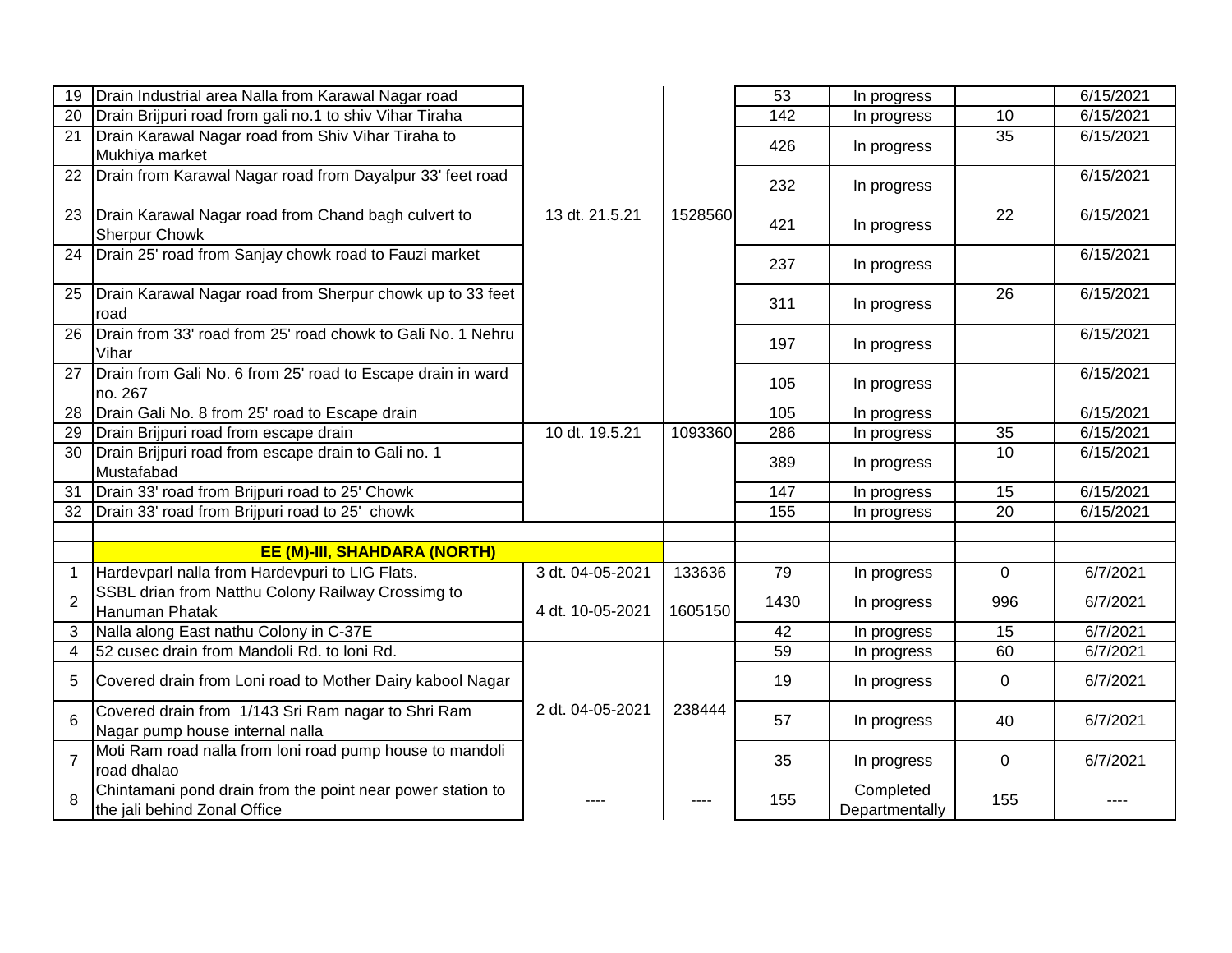| 9  | Mochi Mkt. drain from Ravi Dass Mandir to Kabristan Culvert                                                   |                  | ----   | 82  | Completed<br>Departmentally | 82 |             |   |          |
|----|---------------------------------------------------------------------------------------------------------------|------------------|--------|-----|-----------------------------|----|-------------|---|----------|
| 10 | Naveen Shahdara Nalla at G.T Road to pump house<br>naveen Shahdara                                            |                  |        | 99  | Completed<br>Departmentally | 99 |             |   |          |
| 11 | Khajoor wala nalla (Covered drain) Naveen Shah. From<br>gali No.2 West Rohtash Nagar to Naveen Shadara drain. |                  | $---$  | 90  | Completed<br>Departmentally | 90 |             |   |          |
| 12 | Punchsheel Garden nalla along sarovar marg to the jail opp.<br>Muskan Restaurent on 65 No. road               |                  | ----   | 23  | Completed<br>Departmentally | 23 |             |   |          |
| 13 | Kabootar market drain from Mochi mkt. Drain (near<br>kabristan) to masjid                                     |                  | ----   | 29  | Completed<br>Departmentally | 29 | ----        |   |          |
| 14 | Nalla from C-12, Pump House to Priya Panchvati Yamuna<br>Vihar C-11/8.                                        |                  |        | 68  | In progress                 | 0  | 6/7/2021    |   |          |
| 15 | Nalla from Mohanpuri school to gali no.16 vijay park main<br>road                                             | 5 dt. 13-05-2021 |        |     | 256692                      | 36 | In progress | 0 | 6/7/2021 |
| 16 | Nalla from Shivaji road to Gamri pump house, North Ghonda                                                     |                  |        | 124 | In progress                 | 30 | 6/7/2021    |   |          |
| 17 | Nalla from gali no. 16 Vijay park to Road No. 66.                                                             |                  |        | 46  | In progress                 | 0  | 6/7/2021    |   |          |
| 18 | Kardam Marg nalla from Ambedakar Chowk to Drain No. 1,<br>Kardam Puri.                                        | 7 dt. 27-05-2021 | 70000  | 48  | In progress                 | 0  | 6/7/2021    |   |          |
| 19 | 52 cusec drain from Loni Road to Babarpur Road                                                                | 1 dt. 04-05-2021 | 308386 | 212 | In progress                 | 60 | 6/7/2021    |   |          |
| 20 | 52 cusec drain from drain No.1 to Babarpur Road                                                               |                  | ----   | 85  | Completed<br>Departmentally | 85 | ----        |   |          |
| 21 | Drain from M.I office, New Zafrabad to 52 Cusec drain.                                                        |                  |        | 28  | Completed<br>Departmentally | 28 |             |   |          |
| 22 | Drain from Gulati Tent House, New Zafrabad to 52 Cusec<br>ldrain.                                             |                  |        | 16  | Completed<br>Departmentally | 16 |             |   |          |
| 23 | Drain opp. BSES office DDA colony New Zafrabad to 52<br>Cusec drain.                                          |                  | ----   | 22  | Completed<br>Departmentally | 22 | ----        |   |          |
| 24 | Drain from 52 cusec to pt. near H.No. B-64, Sudama Puri<br>Ext.                                               |                  |        | 12  | Completed<br>Departmentally | 12 |             |   |          |

|   | <b>EE (M)-IV, SHAHDARA (NORTH)</b>                    |            |       |         |             |          |
|---|-------------------------------------------------------|------------|-------|---------|-------------|----------|
|   | Gokal Pur drain Brahmpuri Culvert Jafrabad culvert    | 4/18.05.21 | 13.26 | 1531.53 | In Progress | 15.06.21 |
|   | 2 CPJ & K Block Nalla E-16 B/72 G.T Road Nalla        | 7/18.05.21 | 6.96  | 407.16  | In Progress | 15.06.21 |
|   | 3 J.J Cluster Nalla H.No E-13A510 Gokal pur drain     | 6/18.05.21 | 4.51  | 246.14  | In Progress | 15.06.21 |
| 4 | Fruit Market Nalla Main road seelampur Chauhan bangar | 5/18.05.21 | 2.8   | 143.21  | In Progress | 15.06.21 |
|   | culvert both side                                     |            |       |         |             |          |